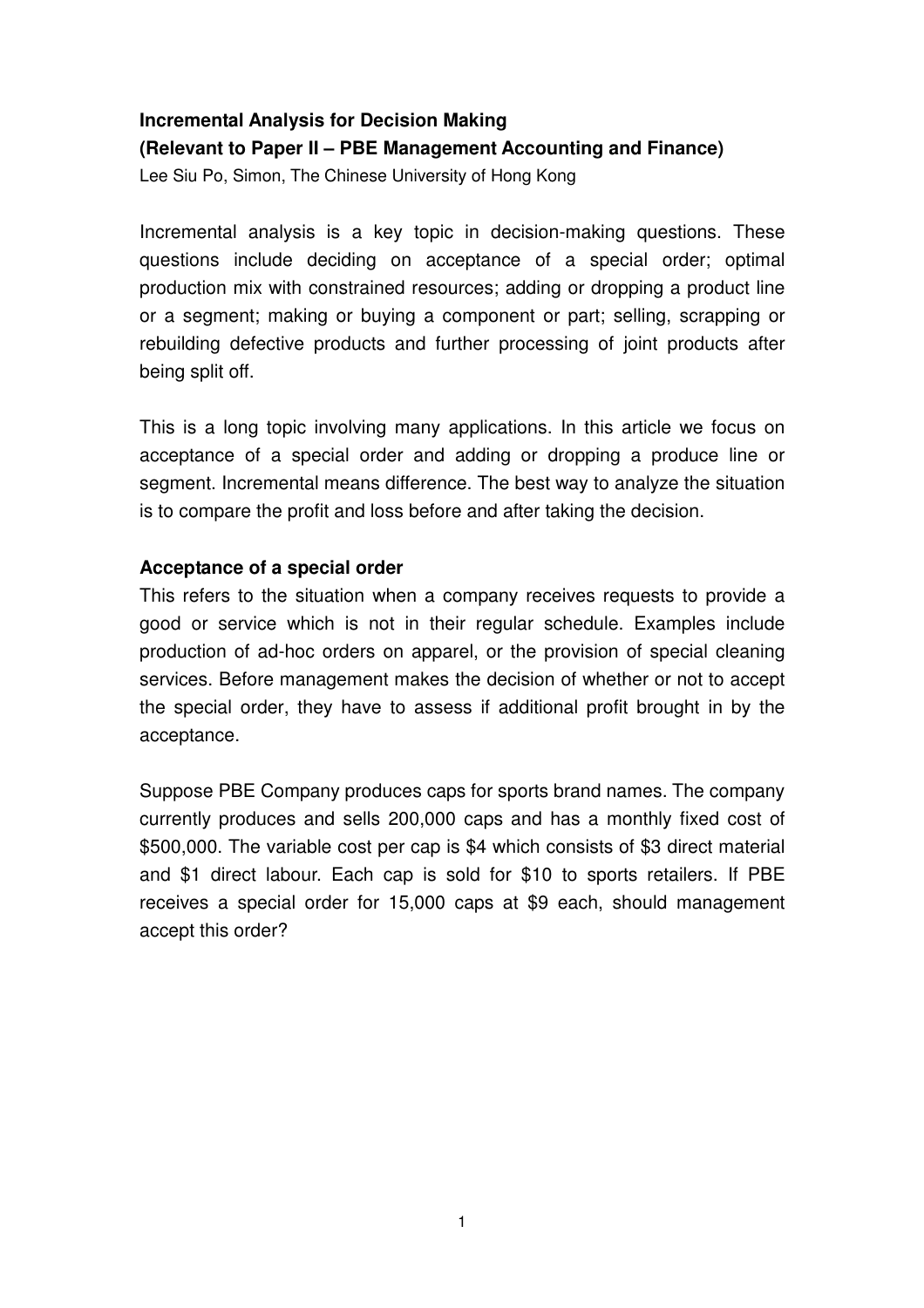### Situation 1 – spare capacity

First we simplify the situation by assuming that PBE has spare capacity to take up the special order. The fixed cost of \$500,000 is incurred regardless of whether PBE takes up the order or not. This cost is a sunk cost which is irrelevant to our decision-making process. The only concern is whether after accepting the order will bring in additional profit. We can present the result as follows:

|         |     | Order rejected Order accepted |  |  |
|---------|-----|-------------------------------|--|--|
| Revenue | \$0 | \$135,000                     |  |  |
| Cost    | \$0 | (\$60,000)                    |  |  |
| Profit  | \$0 | \$75,000                      |  |  |

When the order is rejected, no additional revenue is received or cost incurred. If the order is accepted, PBE will have additional revenue of \$135,000 (\$9 x 15,000) and additional cost (variable) of \$60,000 (\$4 x 15,000), bringing in additional (or incremental) profit of \$75,000.

## Situation 2 – full capacity

The picture will be different if PBE is already running at full capacity. When full capacity is reached, there is no surplus to accept an additional order. If it is accepted, the current orders will have to be given up. Accepting an order of 15,000 caps of \$9 each means PBE has to give up the original order worth \$10 each. The result can be presented as follows:

|                  | Order rejected | Order accepted |
|------------------|----------------|----------------|
| Revenue          | \$0            | \$135,000      |
| Cost             | \$0            | (\$60,000)     |
| Opportunity cost | \$0            | (\$90,000)     |
| Profit           | \$0            | (\$15,000)     |

The only difference to Situation q is the opportunity cost of \$90,000, which is the cost of giving up 15,000 caps worth \$10 minus the variable cost of \$4. If the order is accepted, the loss is \$15,000. Therefore, the order is not accepted.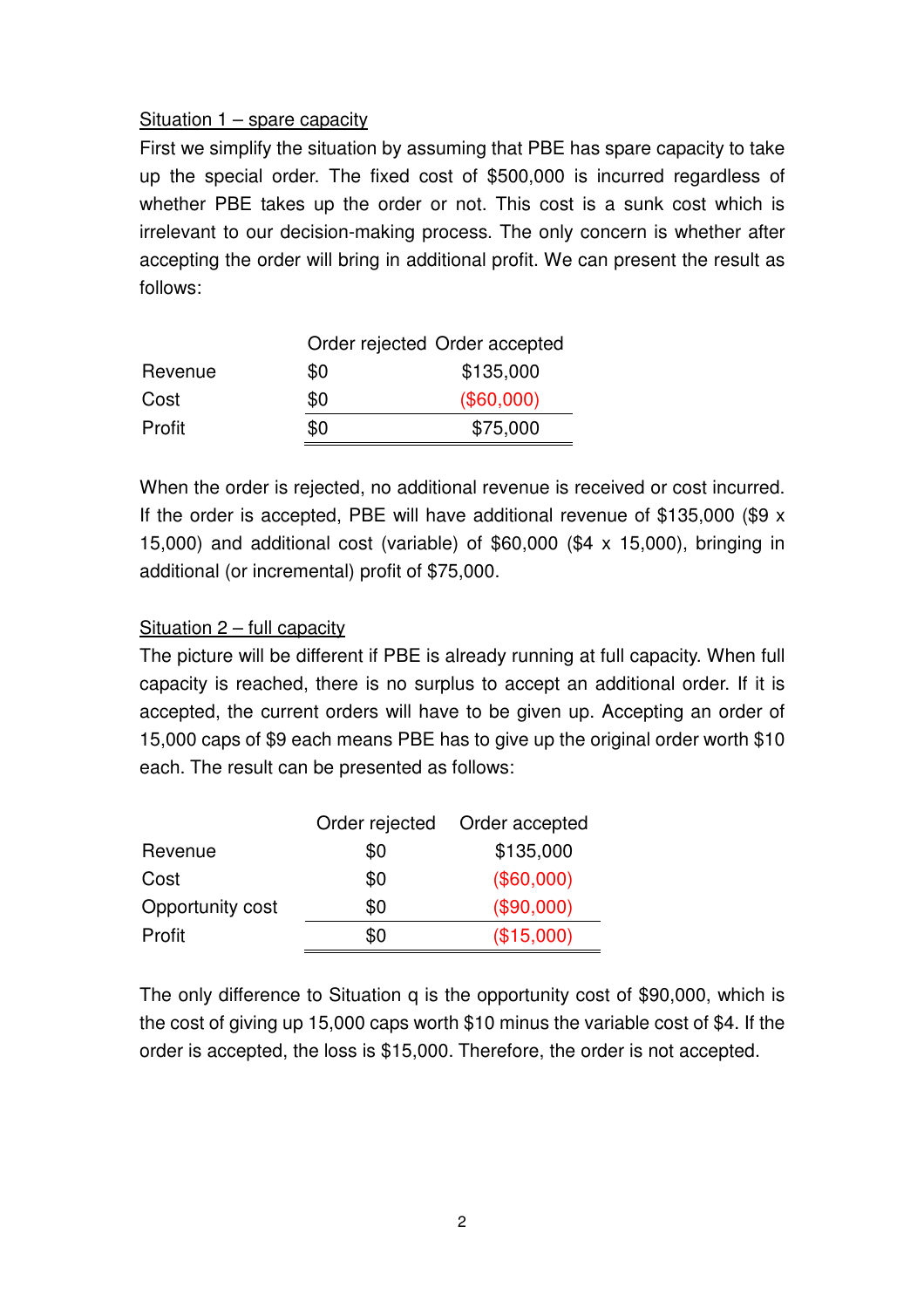### Situation 3 – full capacity and avoidable fixed overhead

This time the situation changes slightly; the \$500,000 fixed overhead can be reduced by \$100,000 can be reduced if we accept the special order. Assume again there is no spare capacity. The result now is :

|                          | Order rejected | Order accepted |
|--------------------------|----------------|----------------|
| Revenue                  | \$0            | \$135,000      |
| Cost                     | \$0            | (\$60,000)     |
| Avoidable fixed overhead | \$0            | \$100,000      |
| Opportunity cost         | \$0            | (\$90,000)     |
| Profit                   | \$0            | \$85,000       |
|                          |                |                |

Though PBE still needs to bear the opportunity cost of \$90,000, the avoidable fixed overhead saving of \$100,000 gives an overall profit of \$85,000 if the order is accepted.

### **Minimum quoted price**

Sometimes candidates are asked about the minimum price quoted if the order is accepted. The opportunity cost is \$90,000 and avoidable fixed cost is \$100,000 giving a total relevant cost of (\$10,000). If the order for 15,000 caps is accepted, the minimum price quoted =  $(\$10,000)/15,000 = \$0.67 + \$4$ (variable cost of the cap) =  $$3.333$ .

|                          |     | Order rejected Order accepted |
|--------------------------|-----|-------------------------------|
| Revenue                  | \$0 | \$50,000                      |
| Cost                     | \$0 | (\$60,000)                    |
| Avoidable fixed overhead | \$0 | \$100,000                     |
| Opportunity cost         | \$0 | (\$90,000)                    |
| Profit                   | \$0 | \$0                           |

## Situation 4 – limited labour hours

Assume now that each labour hour costs \$20 and there are only 10,000 labour hours available. The variable cost per cap is still \$4 which consists of \$3 direct material and \$1 direct labour. Each cap uses \$1/\$20 = 1/20 hour or 3 minutes' labour time. Assume that a special order uses \$3 material and 2 minutes' labour time. The size of the order is 15,000 caps. We can determine the minimum quoted price as follows.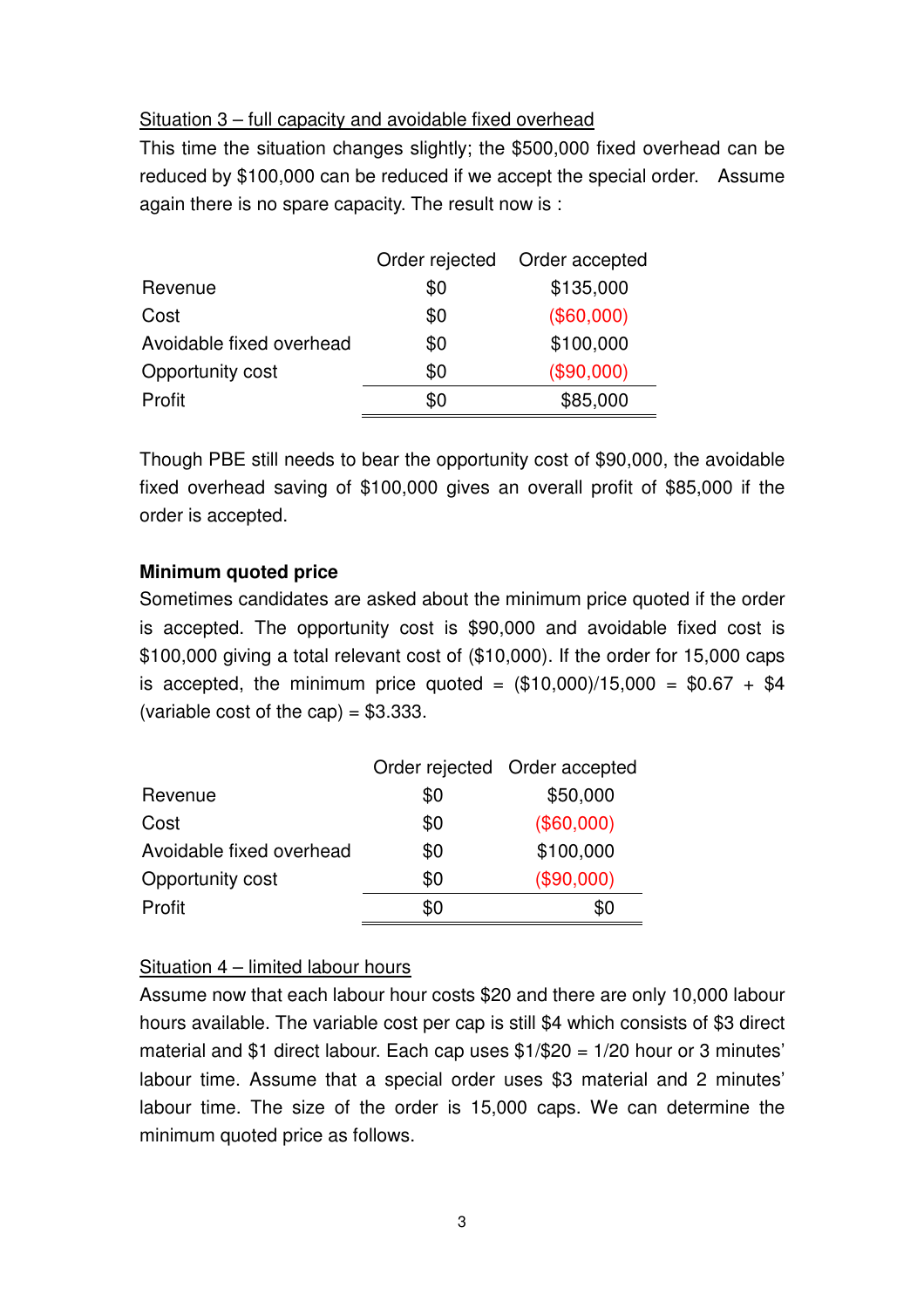First, we look at the original contribution income statement:

|                       |             | per cap |
|-----------------------|-------------|---------|
| <b>Sales</b>          | \$2,000,000 | \$10    |
| Direct materials      | (\$600,000) | \$3     |
| Direct labour         | (\$200,000) | \$1     |
| <b>Fixed overhead</b> | (\$500,000) |         |
| Profit                | \$700,000   |         |

The original contribution to fixed costs and profit is \$1,200,000. When we face limiting factor like labour hours, we divide this contribution by the limiting factor:

Contribution / labour hours = \$1,200,000 / 10,000 labour hours = \$120 / labour hour  $=$  \$2/minute

On the basis of accepting special order of 15,000 caps, each cap uses \$3 material and 2 minutes of labour time which is equivalent to 2 minutes / 60 minutes  $x$  \$20 = \$2/3

|                                          | per cap |
|------------------------------------------|---------|
| Direct materials                         | \$3     |
| Direct labour                            | \$2/3   |
| Contribution (2 minutes $x$ \$2 /minute) | \$4     |
| Minimum sales price                      | \$72/3  |

We can verify our answer by producing the contribution income statement for the individual caps:

|                  | Original    | Special order | Total       |
|------------------|-------------|---------------|-------------|
| <b>Sales</b>     | \$1,900,000 | \$115,000     | \$2,015,000 |
| Direct materials | (\$570,000) | (\$45,000)    | (\$615,000) |
| Direct labour    | (\$190,000) | (\$10,000)    | (\$200,000) |
| Fixed overhead   | (\$500,000) | \$0           | (\$500,000) |
| Profit           | \$640,000   | \$60,000      | \$700,000   |

When the special order is received, it uses up 15,000 caps. This is equivalent to 500 labour hours. In this situation, the labour hours are the limiting factor. We have 10,000 labour hours only. Taking the special order means using 500 labour hours leaving only 9,500 labour hours for the original production. This is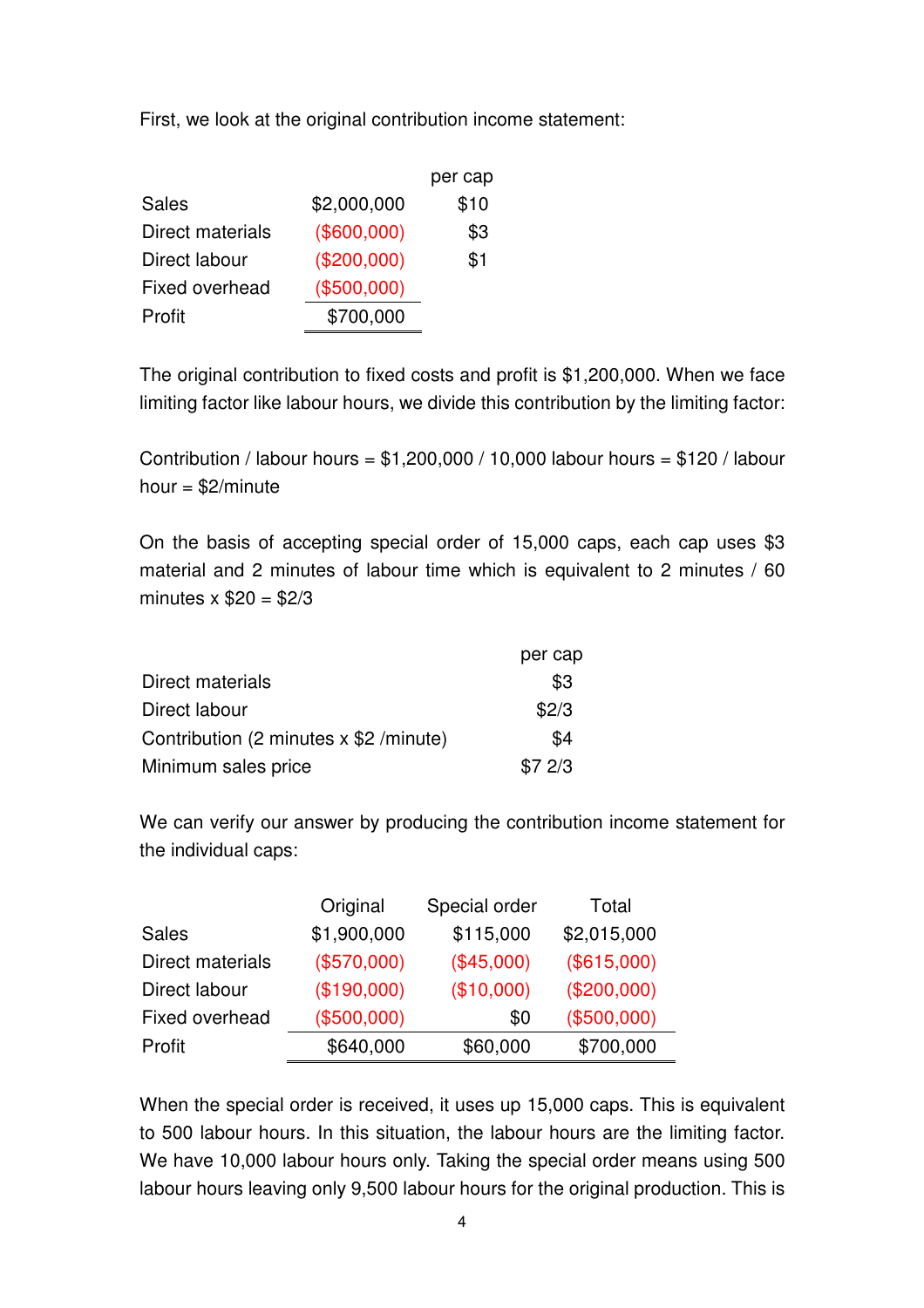equivalent to 190,000 caps  $(9,500$  hours x 60 minutes / 3 minutes). If the special order is taken at the minimum quoted price of \$7 2/3, the total profit is still \$700,000 which is same as before taking the special order.

#### **Add or drop a product line or segment**

The technique used in deciding whether or not to accept a special order can be extended to adding or dropping a product line or segment. All we need is to compare the profit and loss before the decision and after the decision.

Suppose PBE Company has three business segments: cap, apparel and accessories. The contribution income statement is as follows:

|                     | Cap         | Apparel       | Accessories | Total                       |
|---------------------|-------------|---------------|-------------|-----------------------------|
| Sales revenue       | \$2,000,000 | \$1,200,000   | \$400,000   | \$3,600,000                 |
| Variable cost       | (\$800,000) | (\$840,000)   |             | $($360,000)$ $($2,000,000)$ |
| Contribution margin | \$1,200,000 | \$360,000     | \$40,000    | \$1,600,000                 |
| Fixed overhead      | (\$500,000) | $(\$200,000)$ | (\$120,000) | (\$820,000)                 |
| Net profit          | \$700,000   | \$160,000     | (\$80,000)  | \$780,000                   |

The accessories segment reports a loss and management wants to remove that segment. When it is removed, the fixed cost cannot be reduced immediately. This may be due to fixed rental charges and labour costs. We may compare the results of keeping or removing the accessories segment:

|                       | Continue    | Remove      |
|-----------------------|-------------|-------------|
| Sales revenue         | \$400,000   | \$0         |
| Variable cost         | (\$360,000) | \$0         |
| Contribution margin   | \$40,000    | \$0         |
| <b>Fixed overhead</b> | (\$120,000) | \$120,000   |
| Net profit            | (\$80,000)  | (\$120,000) |

When the segment stays, the loss is \$80,000 but this loss rises to \$120,000 if the segment is removed. Since the loss would be even greater if the segment were removed, it is better to keep it. The result is confirmed by presenting the revised contribution income statement. The fixed overhead of \$120,000 of the accessories segment is split according to the sales revenue of the remaining two segments.